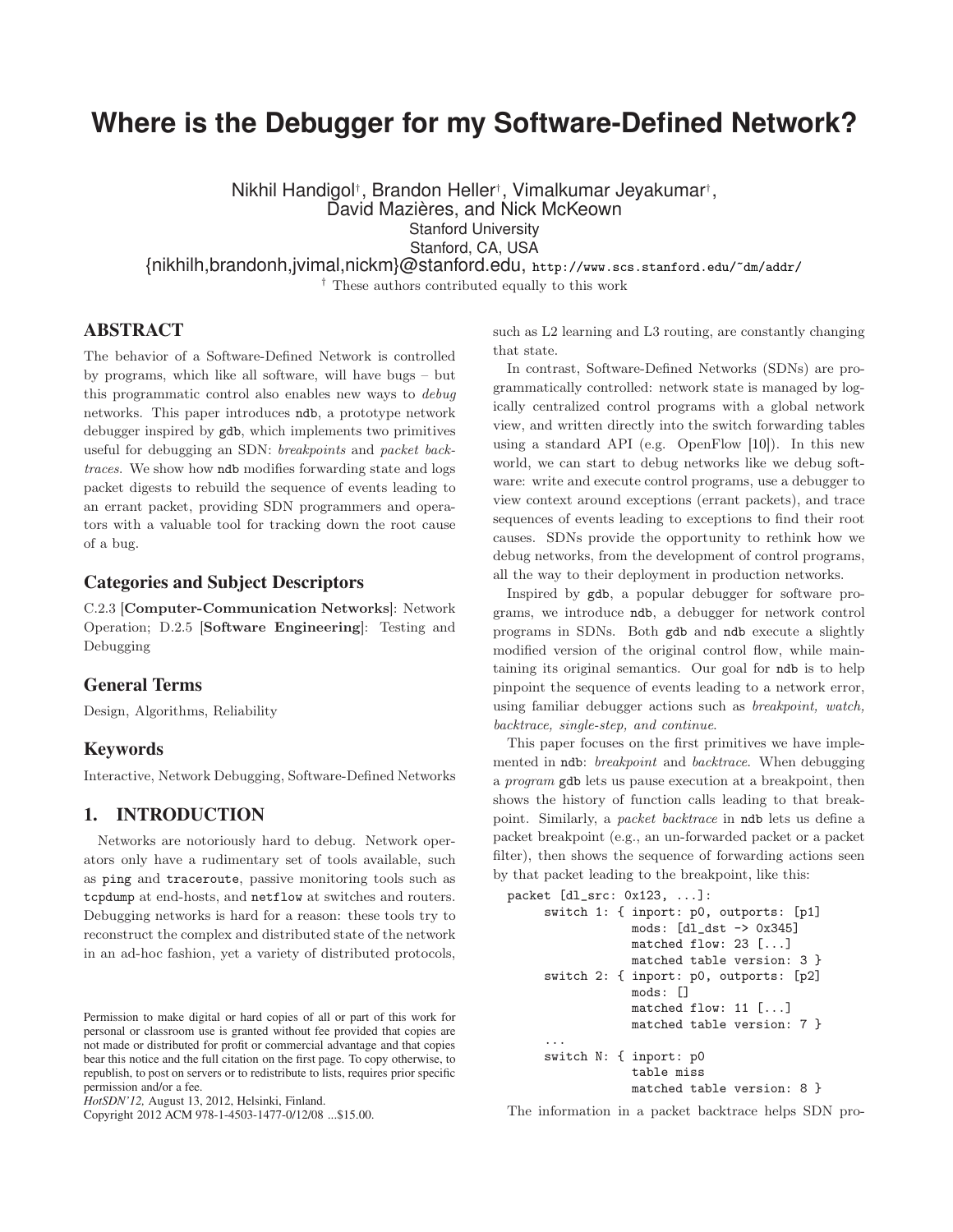grammers resolve logic bugs, helps switch implementers resolve protocol compliance errors, and helps network operators submit detailed bug reports to vendors. We make the following contributions:

Introduce packet backtrace and show its value. [§2](#page-1-0) shows how the information in a packet backtrace can help solve a range of bug types.

- Show the feasibility of backtrace in hardware. Our prototype is a usable ndb with a few caveats. [§3](#page-2-0) describes the prototype, requirements for deterministic packet backtrace, and protocol features that would ease future implementations. [§4](#page-4-0) examines practical concerns and ways to address them.
- Describe packet backtrace extensions. [§5](#page-4-1) shows natural extensions to ndb: forward trace, generalized breakpoints, and controller integration.

We conclude with a discussion in [§7](#page-5-1) of the generality of packet backtrace and avenues for future network debugging tools.

#### <span id="page-1-0"></span>**2. NETWORK DEBUGGER IN ACTION**

To illustrate the value of a network debugger, we walk through three bugs encountered while creating an innetwork load balancer [\[5\]](#page-5-2). All three represent errors commonly seen by SDN programmers: (1) a race condition when installing switch flow entries, (2) a controller logic error, and (3) a bug in a switch implementation. Each bug provides a concrete example where the information from a breakpointtriggered packet backtrace helped a programmer to narrow down the source of a bug.

Load Balancer. The load-balancing controller has two main functions: server location discovery and flow routing. To locate servers, each server periodically injects packets to a known UDP port, and each first-hop switch sends these packets to the controller. To route flows, the controller chooses a server and a path to it, then pushes flow entries to switches along the way.

Symptoms. Three bugs appeared: (1) packets matching no forwarding rule in the middle of the network, (2) servers discovered at the wrong location, and (3) servers that could not connect to clients.

Using ndb. Breakpoints<sup>[1](#page-1-1)</sup> are specified using a tcpdumplike interface. A breakpoint is a filter defined on packet headers that applies to one or more switches. When a packet triggers a breakpoint along its path, the user sees a backtrace that lists the forwarding details for each hop encountered by the packet on its path, including inputs (flow table state, input packet, and ingress ports) and outputs (matched flow entry, packet modifications, and egress ports).

Bug 1. We instructed ndb to return backtraces for packets that matched no flow entries. The first backtrace highlighted a packet that was forwarded properly until its last

hop, where it failed to match any flow entries. This suggests either a misconfigured flow entry or an incomplete path (e.g. a race condition where differences in control channel delays lead to partially inserted paths, as explained more in [\[1](#page-5-3), [12](#page-5-4)]). By inspecting the log of control channel messages for the switch, we found that a matching entry was on its way and added shortly after our packet backtrace. With sufficient evidence that the bug was a race condition, not invalid logic, the programmer chose to work around the bug by sending these rare packets directly to their destination through the control channel.

Bug 2. To find the server location bug, we added a breakpoint to match UDP location discovery packets at each interior switch. The first backtrace showed a flow entry on an ingress switch that forwarded UDP packets. The flow entry pointed to the source of the logic error: in order to route application-generated UDP packets between hosts, the controller installed a high-priority flow entry that matches all UDP packets originating from the given host. This particular flow entry also matched and forwarded the locationdiscovery packets, causing them to show up at an internal switch. The bug was fixed by changing the code to install flow entries with a more specific match.

Bug 3. To investigate why a specific client and server could not connect, we added breakpoints to view all data packets coming to the server. The backtrace showed that packets were reaching the server along the right path, but they were being corrupted along the way. One switch was corrupting the packet's source MAC and the destination server rejected packets from unknown senders. The information in the backtrace made the story clear. Remembering a mailing list post with similar symptoms [\[11](#page-5-5)], we updated the software switch and the connectivity problem went away.

Test Cases. These three examples served as our first test cases for the ndb prototype. We recreated each scenario in Mininet [\[7\]](#page-5-6) with a custom controller and a chain topology. In each case, ndb produced a correct backtrace with the full context around an errant packet, allowing us to immediately find the bug.

General Applicability and Limitations. We wondered if ndb was providing useful information for debugging, so we informally surveyed SDN developers to find which bugs, in their experience, were most common. Their war stories were of two types: performance issues (non-line-rate forwarding or traffic imbalance) and forwarding correctness (reachability and isolation). While ndb can't diagnose performance bugs, its strength is in diagnosing bugs that affect the correctness of forwarding, including control logic errors, network race conditions, configuration errors, unexpected packet formats, and switch implementation errors. For the majority of bugs that were painful enough for developers to recall, the information in a packet backtrace produced by ndb would help to isolate one of these categories as the culprit.

<span id="page-1-1"></span><sup>1</sup>Our "breakpoints" do not pause packets, so perhaps "tracepoint" is a better name. We keep the breakpoint terminology for its familiarity in program debugging.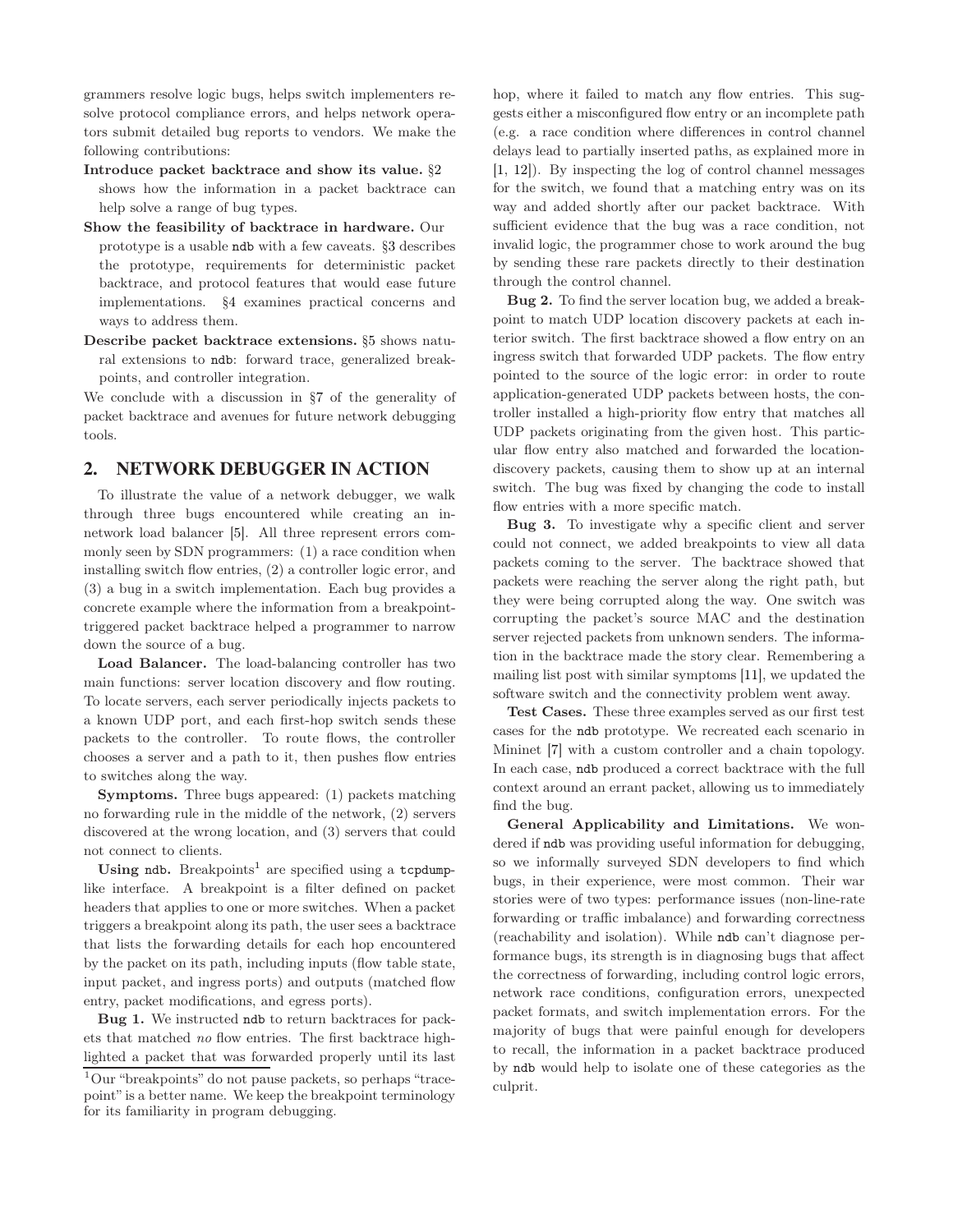

<span id="page-2-2"></span>Figure 1: Architecture of ndb, showing a packet backtrace for Bug 1 (Network Race Condition) on a chain topology.

## <span id="page-2-0"></span>**3. PROTOTYPE**

Should we record the path taken by a world traveler from the stamps in their passport, or from the postcards they send home? This analogy summarizes our choice when implementing packet backtrace. It is conceptually simple to "stamp" every packet with the flow entry it matches at every hop; it is then easy to reconstruct the path followed by the packet. But this approach is impractical in hardware networks. Commodity switches do not support adding this state within a packet. Even if they did, the packet would become too long and the added state would interfere with forwarding.<sup>[2](#page-2-1)</sup> Instead, we choose to send a small "postcard" every time a packet visits a switch. This approach avoids the problems of stamping, but requires postcards to uniquely identify a packet and include a matched flow entry to reconstruct that packet's path.

In our implementation, a postcard is a truncated copy of the packet's header, augmented with the matching flow entry, switch, and output port. Figure [1](#page-2-2) shows the main code components of ndb: (1) Proxy, which modifies control messages to tell switches to create postcards, and (2) Collector, which stores postcards and creates backtraces for breakpoint-marked packets. Note that postcards are generated and collected entirely in the datapath; they never enter the control channel. Each piece must scale to high flow entry and postcard rates, without affecting production traffic; [§4](#page-4-0) addresses these practical concerns of bandwidth, processing, and storage.

## <span id="page-2-4"></span>**3.1 Main Functions**

ndb must create postcards, collect the postcards, and construct backtraces. These functions could be implemented in multiple ways, and we picked the choices most imple# Assume all packets on outport C are routed to the collector.

```
# Interpose on the control channel:
```

```
while True:
M = next message
```

```
S = switch targeted by M
```

```
if M is a flow modification message:
F = flow entry specified by M
S.version += 1
tag_actions = []
for action in F.actions:
  if action == Output:
     tag = pack_to_48bits(one_byte(S.id),
                          two_bytes(action.port),
                          three_bytes(S.version))
     tag_actions.append(SetDstMac(tag), Output(port=C))
```

```
F.actions.append(tag_actions)
```

```
S.send_message(M)
```
#### Figure 2: Algorithm in the Proxy component of ndb to modify control messages to create postcards.

mentable today on OpenFlow 1.0. Each choice highlights a requirement for producing correct, unambiguous and complete packet backtraces on an arbitrary network topology, which a future, more production-ready ndb could attain. For simplicity, we assume single-table switches; for practicality, we assume no time synchronization between switches or the collector(s).

Creating Postcards. To create postcards, ndb appends each flow entry modification message with actions to tag and output a copy of the original packet — one per original output port. The tag encodes three values: the switch ID, the output port, and a version number for the matching flow entry. The version number is a counter that increments for every flow modification message. ndb uses the destination MAC address field to write hop state, as per the pseudocode in Figure [2.](#page-2-3) To modify each message, ndb proxies the control channel, leaving controllers and switches unmodified.

Collecting Postcards. At the collector, ndb checks incoming postcards against a list of breakpoint filters, and stores the vast majority that do not trigger a breakpoint. Later, when constructing a backtrace, ndb retrieves those postcards created and sent by the breakpoint-triggering packet. Finding these postcards requires packets to be uniquely identifiable, even though switch actions can modify packet headers. To identify postcards, ndb looks at immutable header fields, such as the IPID and TCP sequence numbers, that not modified by forwarding rules in switches.

To store and retrieve postcards efficiently ndb uses a hash table called the path table. Each key is a combination of all immutable header fields in a packet, and each value is a list of collected postcards. To minimize in-memory state, ndb stores postcards in a circular buffer and evicts them after a delay equal to the maximum time for a packet to traverse the network. When a postcard times out, the corresponding data is removed from the path table. For simplicity, our prototype collector is a single server that receives all postcards.

Constructing a Backtrace. When a packet triggers a breakpoint at the collector, ndb must reconstruct the back-

<span id="page-2-1"></span><sup>&</sup>lt;sup>2</sup>It would be easy in a SDN simulator, emulator or softwareonly network, but our goal is for backtrace to work in any SDN.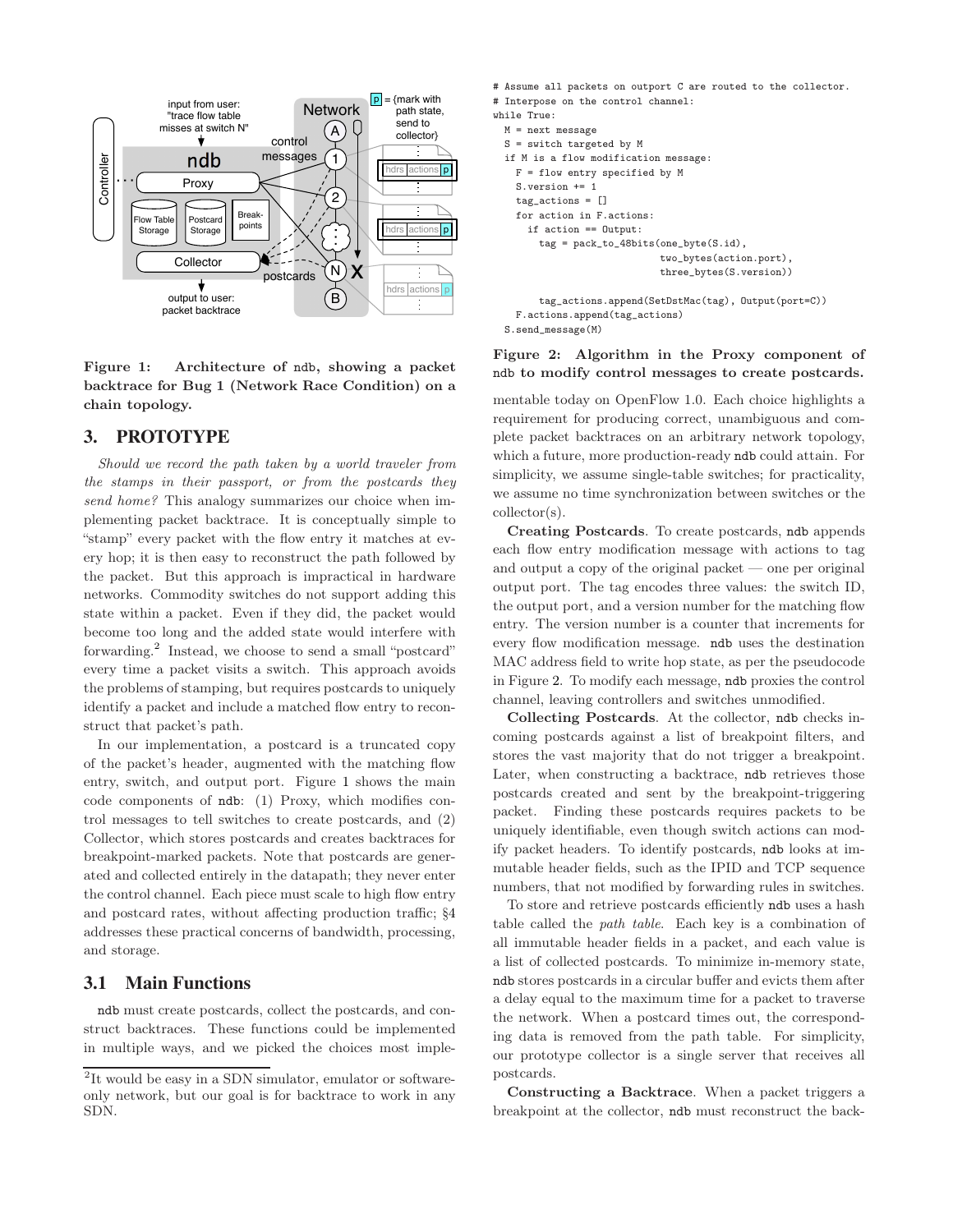

<span id="page-3-0"></span>Figure 3: Simple two-entry flow table highlights a possible ambiguity that cannot be resolved by knowing just the flow entry a packet matched.

trace from the set of matching postcards. Doing this without timestamps or explicit input ports requires topology knowledge to know the (switch, input port) opposite a (switch, output port) tuple. With topology knowledge, the set of postcards define a subgraph of the original network topology. The returned backtrace path is simply the topological sort of this subgraph, formed after a breakpoint triggers.

#### <span id="page-3-2"></span>**3.2 Resolving Ambiguity**

Our implementation is not perfect. In some cases, flow table and packet ambiguity may prevent ndb from identifying an unambiguous packet backtrace.

Flow Table Ambiguity. Postcards generated by the tagging algorithm  $(\S3.1)$  uniquely identify a switch, flow entry, and output port(s). In most cases, a backtrace constructed from these postcards provides sufficient information to reason about a bug. However, a developer cannot reason about the full flow table state when postcards specify only the matching flow entry. This gap in knowledge can lead to the ambiguity shown in Figure [3.](#page-3-0) Suppose a controller inserts two flow entries A and B in succession. If ndb sees a postcard generated by entry A, it may be that entry B wasn't installed (yet), or that entry B did not match this packet. Moreover, a switch can timeout flow entries, breaking ndb's view of flow table state. To resolve such ambiguities and produce the state of the entire flow table at the time of forwarding, ndb should observe and control every change to flow table state, in three steps.

First, to prevent switch state from advancing on its own, ndb must emulate timeouts. Hard timeouts can be emulated with one extra flow-delete message, while soft timeouts require additional messages to periodically query statistics and remove inactive entries.

Second, ndb must ensure that flow table updates are ordered. An OpenFlow switch is not guaranteed to insert entries A and B in order, so ndb must insert a barrier message after every flow modification message.

Third, ndb must version the entire flow table rather than individual entries. One option is to update the version number in every flow entry after any flow entry change. This bounds flow table version inconsistency to one flow entry, but increases the flow-mod rate by a factor equal to the number of flow entries. A cleaner option is atomic flow up-



<span id="page-3-1"></span>Figure 4: Ambiguous scenarios for packet identification. X marks the breakpoint.

dates. Upon each state change, ndb could issue a transaction to atomically update all flow entries to tag packets with the new version number, by swapping between two tables or by pausing forwarding while updating. Our preferred option is to have a separate register that is atomically incremented on each flow table change. This decouples versioning from updates, but requires support for an action that stamps packets with the register value.

Packet Ambiguity. Identifying packets uniquely within the timescale of a packet lifetime is a requirement for deterministic backtraces. As shown in Figure [4,](#page-3-1) ambiguity arises when (a) a switch duplicates packets within the network, (b) different hosts generate identical packets, or (c) a host repeats packets (e.g. ARP requests). For example, in Figure  $4(a)$  $4(a)$ , a packet duplicated at the first switch triggers breakpoint X, but backtraces along the upper and lower paths are equally feasible. In these situations, ndb returns all possibilities.

To evaluate the strategy of using non-mutable header fields to identify packets, we analyzed a 400k-packet trace of enterprise packet headers [\[8](#page-5-7)]. Nearly 11.3% of packets were indistinguishable from at least one other packet within a one-second time window. On closer inspection, we found that these were mostly UDP packets with IPID 0 generated by an NFS server. Ignoring these removed all IP packet ambiguity, leaving only seven ambiguous ARPs. This initial analysis suggests that most of the packets have enough entropy in their header fields to be uniquely identified. We leave dealing with ambiguous packets to future work.

## **3.3 SDN Feature Wishlist**

Implementing our ndb prototype revealed ways that future versions of OpenFlow (and SDN protocols in general) could be modified to simplify the creation of future network debuggers. We make three concrete suggestions:

Atomic flow table updates. As discussed in [§3.2,](#page-3-0) tagging postcards with just the matching flow entry leads to ambiguous flow table state. An unambiguous backtrace would require concurrent updates – either across multiple entries within a single flow table or over a flow entry and a register. We recommend atomic update primitives for future SDN protocols.

Layer-2 encapsulation. The current version of ndb overwrites the destination MAC address field with postcard data ([§3.1\)](#page-2-4), but this choice obscures modifications to this field, and possibly bugs [\[11](#page-5-5)]. Another approach is to encap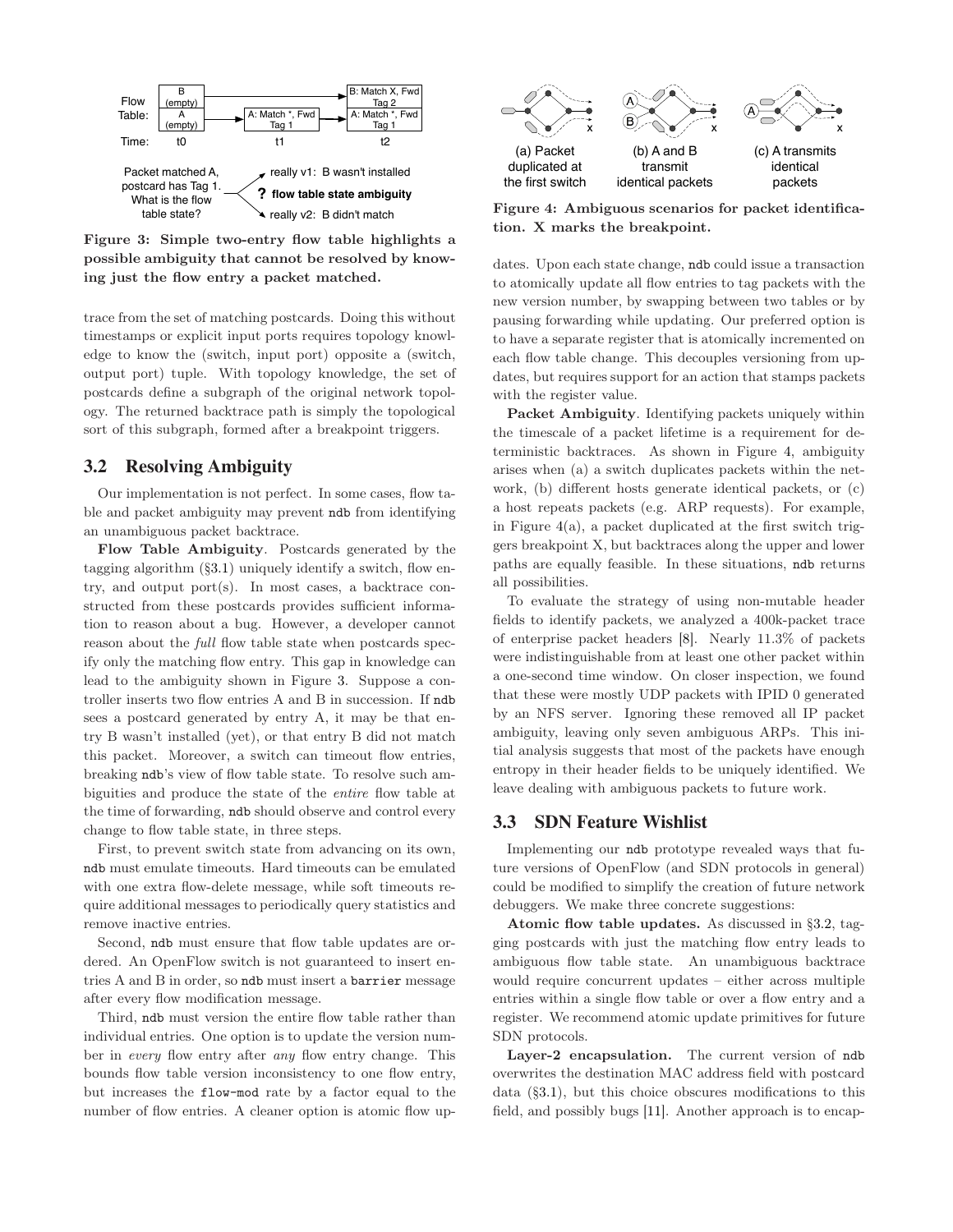sulate postcard data. We could use a VLAN tag, but Open-Flow 1.0 only supports a single layer of VLAN tags, preventing its use on already-VLAN-tagged networks. Open-Flow 1.1+ allows multiple VLAN tags, but that gives only 15 bits to store the data for one hop. Support for layer-2 encapsulation, such as MAC-in-MAC, would remove this limitation.

Forwarding actions. ndb could benefit from additional forwarding actions: (1) WriteMetadataToPacketField: To generate a backtrace without knowing the network topology, ndb would need the inport and outport(s) for every switch hop. If the inport field in a flow entry is wildcarded, ndb must expand the wildcard and insert input-port-specific flow entries to correctly tag packets, wasting limited resources. Writing the packet's input port number into its header would help ndb create backtraces without topology knowledge. Similarly, writing the contents of a version register to a packet decouples versioning from postcard actions. (2) TruncatePacket: Our prototype creates full sized postcards, since OpenFlow does not support an action to truncate packets in the datapath. Truncating packets would enable postcard collection to scale.

#### <span id="page-4-0"></span>**4. FREQUENTLY ASKED QUESTIONS**

Will ndb melt my network? If postcards are sent over a separate "debug port", then the original (i.e., notto-collector) packets and paths are unaffected. Even if postcards travel in-band to share links with the original packets, we can minimize the impact by placing postcards in low-priority queues.[3](#page-4-2) Duplication of packets for postcard generation does increase the use of internal switch bandwidth, but should only matter for highly utilized switches with small average packet sizes.

In the control path, ndb, as implemented, creates no additional (expensive) flow insertions for the switch to process and should also be able to process control messages even for fairly large networks. Recent work has demonstrated OpenFlow controllers that scale to millions of messages per second, beyond the capabilities of entire networks of hardware switches [\[15](#page-5-8)].

Can my network handle the extra postcard bandwidth? Recall that every packet creates a postcard at every hop. For an estimate of the bandwidth costs, consider the Stanford campus backbone, which has 14 internal routers connected by 10Gb/s links, two Internet-facing routers, a network diameter of 5 hops, and an average packet size of 1031 bytes. Minimum-size 64 byte postcards increase traffic by  $\frac{64B}{1031B} \times 5(hops) = 31\%$ . The average aggregate bandwidth is 5.9Gb/s, for which collector traffic adds 1.8Gb/s. Even if we conservatively add together the peak traffic of each campus router, the sum of 25Gb/s yields only 7.8Gb/s of collector traffic.

Can the collector handle the deluge of postcards? At Stanford, the collector must be provisioned to handle a rate of 7.8Gb/s, which equals 15.2M postcards/second. Prototype software routers have shown that a Linux server can forward minimum-size packets at 40Gb/s [\[2](#page-5-9)]. In other words, we could collect postcards for every packet header in every switch of the campus backbone using a single server.

Can a server store the entire path table? The memory required to store the postcards is determined by the maximum queueing delay in the network and the maximum postcard rate. Storing postcards at Stanford for a second requires less than 1Gbyte of memory.

Can the collector be parallelized? Collection is embarrassingly parallel. Postcards can be load-balanced across collectors at the granularity of a switch, port, or single flow entry. At the extreme, a collector could be attached to (or embedded inside) each switch. The reconstruction process would have to change slightly, as multiple collectors would need to be queried for each triggered breakpoint.

Can we reduce the rate of postcards? A programmer may be interested only in a subset of traffic; e.g. UDP packets destined to a specific IP address. Creating postcards for a subset of traffic greatly reduces demands on the collector. However, if packets may be transformed in arbitrary ways inside the network, it is hard to safely design a filter. In the example above, if IP addresses are rewritten, or worse, if TCP packets can change to UDP packets, postcards have to be created for all TCP and UDP packets. In such cases, ndb can benefit from techniques such as Header Space Analysis [\[6](#page-5-10)] to identify which forwarding rules may trigger the current set of breakpoints.

## <span id="page-4-1"></span>**5. EXTENDING NDB**

Our ndb prototype can continuously record single-path packet backtraces for multiple breakpoints, in parallel. There are a number of ways to extend this:

Forward Trace. A backtrace connects from a breakpoint back to its source; a forward trace connects from a breakpoint to its destination. The algorithm described in Figure [2](#page-2-3) actually handles this case already, providing combined forward-and-backward paths for all packets.

Flexible Breakpoints. Because breakpoints are implemented by the collector, rather than the switches, we can implement filters on both packet fields and their paths. Example filters include port ranges, path lengths, switch hops, and anything that can be implemented efficiently at the collector. One can even imagine creating a language to define queries that supports tcpdump-like header match semantics over subsets of network paths.

Integrating Packet Backtrace with the control plane. Currently, packet backtrace is limited to the network; it cannot directly point to a line of code that modified or inserted a flow entry. Integrating packet backtrace mechanisms into a controller, adding an API by which controllers can integrate themselves, or combining ndb with gdb

<span id="page-4-2"></span><sup>3</sup>We would need to use a 'postcard bit' (e.g. in the type of service field) to prevent generating postcards of postcards.